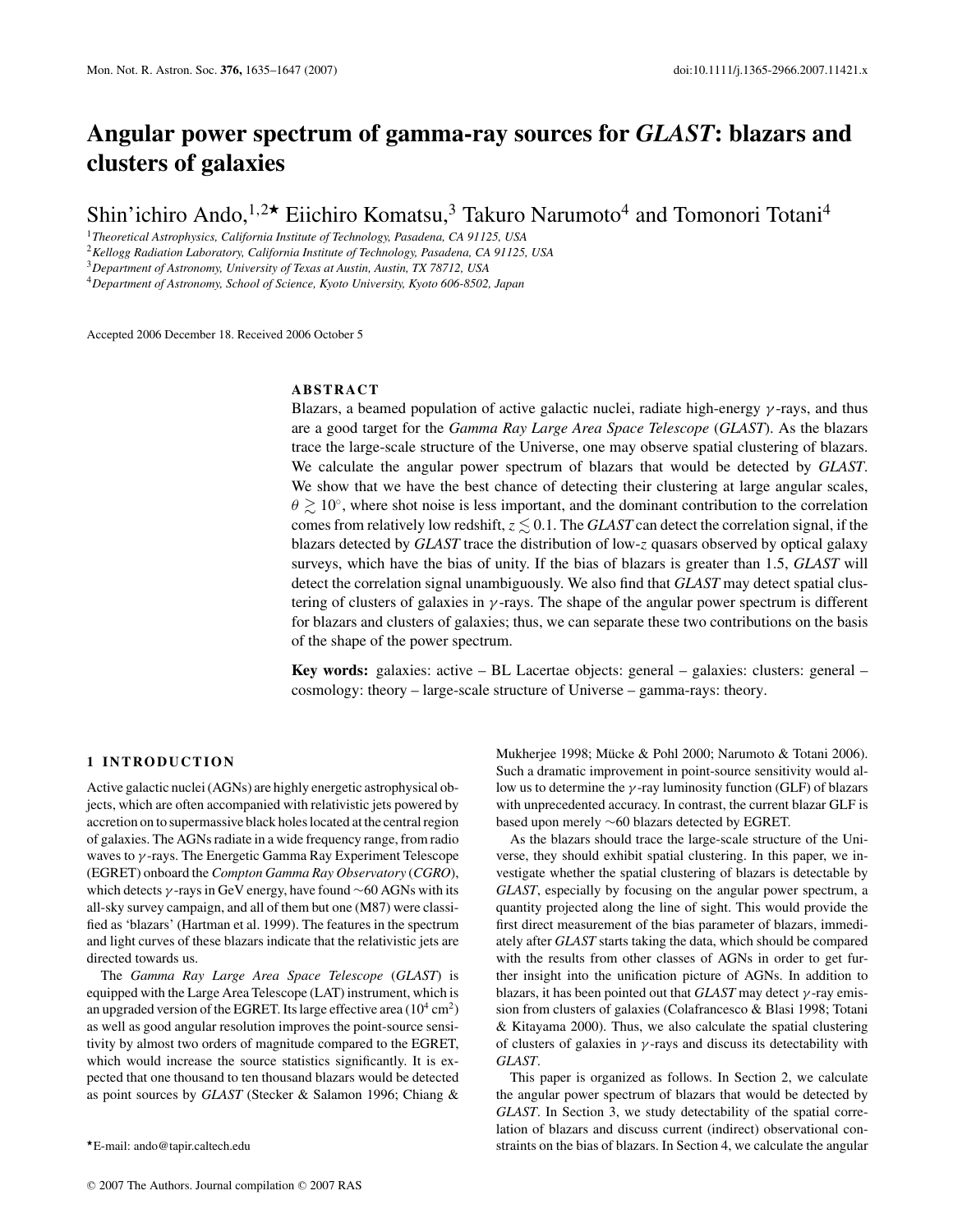power spectrum of galaxy clusters. Section 5 is devoted to further discussions, and we conclude in Section 6.

# **2 ANGULAR POWER SPECTRUM OF BLAZARS**

#### **2.1 Formalism**

The angular power spectrum of blazars that would be detected by *GLAST* is given by the sum of the shot (Poisson) noise term,  $C_l^P$ , and the correlation term,  $C_l^C$ , as (Peebles 1980)

$$
C_l = C_l^P + C_l^C,\tag{1}
$$

$$
C_l^P = \mathcal{N}^{-1},\tag{2}
$$

$$
C_l^C = 2\pi \int_{-1}^1 d\cos\theta \ P_l(\cos\theta) w(\theta), \tag{3}
$$

where  $\mathcal{N} \equiv dN/d\Omega$  is the number of blazars per solid angle, and  $w(\theta)$  is the angular correlation function of blazars that would be detected by *GLAST*. Note that the shot noise term is independent of multipoles.

A standard procedure to calculate the angular correlation function is as follows. We model the 3D spatial correlation function of blazars,  $\xi(r, z)$ , as the correlation function of dark matter particles, multiplied by the 'bias' factors that depend on the physics of formation and evolution of blazars in dark matter haloes. We then project the resulting 3D correlation function on the sky to calculate the 2D angular correlation function of blazars,  $w(\theta)$ . As the bias factors depend on redshift and luminosity of blazars, we model  $\xi(r, z)$  as  $\xi(r; L_{\gamma,1}, L_{\gamma,2}|z) = \xi_{\text{lin}}(r, z) b_{\text{B}}(L_{\gamma,1}, z) b_{\text{B}}(L_{\gamma,2}, z)$ , where  $r = |\mathbf{x}_2 - \mathbf{x}_1|$  is the distance between two blazars,  $L_{\gamma,1}$  and  $L_{\gamma,2}$ are their luminosities and  $\xi_{\text{lin}}(r, z)$  is the 3D correlation function of *linear* dark matter fluctuations. As we show in this paper, the angular correlation function of blazars may be detectable only on large scales, and thus the linear correlation function and the linear bias model would provide a good approximation. By projecting the 3D correlation function on the sky, one obtains (Peebles 1980)

$$
\mathcal{N}^2 w(\theta) = \int_0^{z_{\text{max}}} dz \frac{d^2 V}{dz d\Omega} \chi(z)^2 \phi(z)^2 \overline{b}_B(z)^2
$$
  
 
$$
\times \int_{-\infty}^{\infty} du \xi_{\text{lin}} \left( \sqrt{u^2 + \chi(z)^2 \theta^2}, z \right), \tag{4}
$$

where  $\chi(z)$  is the comoving distance out to an object at  $z$ ,  $d^2V/dz d\Omega$  is the comoving volume element per unit solid angle and per unit redshift range,  $\overline{b}_B(z)$  is the average bias of blazars weighted by the GLF of blazars,<sup>1</sup>  $\rho_{\gamma}(L_{\gamma}, z)$ :

$$
\overline{b}_{\mathcal{B}}(z) \equiv \frac{1}{\phi(z)} \int_{L_{\gamma}(F_{\gamma, \text{lim}, z})}^{\infty} dL_{\gamma} \, \rho_{\gamma}(L_{\gamma}, z) b_{\mathcal{B}}(L_{\gamma}, z), \tag{5}
$$

and  $\phi(z)$  is the cumulative GLF of blazars, i.e. GLF integrated from a given minimum luminosity cut-off,

$$
\phi(z) \equiv \int_{L_{\gamma}(F_{\gamma,\lim},z)}^{\infty} dL_{\gamma} \, \rho_{\gamma}(L_{\gamma},z). \tag{6}
$$

Note that we have not used the so-called 'small-angle approximation' or 'Limber's approximation', as we are mainly interested in the signals on large angular scales,  $\theta \gtrsim 10°$ .

<sup>1</sup> The luminosity function represents the number of sources per unit comoving volume and unit luminosity range.

We calculate  $\xi_{\text{lin}}(r, z)$  from the power spectrum of linear matter density fluctuations, *P*lin(*k*):

$$
\xi_{\rm lin}(r,z) = \int \frac{k^2 \, \mathrm{d}k}{2\pi^2} \, P_{\rm lin}(k) \frac{\sin kr}{kr}.\tag{7}
$$

We use the linear transfer function given in Eisenstein & Hu (1999) to compute  $P_{lin}(k)$ .

Equations (2) and (3) suggest that  $C_l^P = \mathcal{N}^{-1}$  dominates when the number of blazars detected by *GLAST* is small, making it difficult to detect the correlation term. It is therefore very important to understand how many blazars one can detect with *GLAST*. In the next section, we calculate the expected number count of blazars for *GLAST* using the latest GLF of blazars (Narumoto & Totani 2006).

## **2.2 Gamma-ray luminosity function of blazars**

The basic idea behind the model of the GLF of blazars proposed by Narumoto & Totani (2006) is that the jet activity that powers  $\gamma$ -ray emission from blazars must be related to accretion on to the central black holes, from which X-ray emission emerges; thus, the X-ray and  $\gamma$ -ray luminosity of blazars must be correlated. We use the following relation between GLF of blazars,  $\rho_{\gamma}$ , and X-ray luminosity function (XLF) of AGNs,  $\rho_X$ :

$$
\rho_{\gamma}(L_{\gamma}, z) = \kappa \frac{L_{X}}{L_{\gamma}} \rho_{X}(L_{X}, z). \tag{8}
$$

The advantage of this method is that the XLF has been determined accurately by the extensive study of the X-ray background (Ueda et al. 2003; Hasinger, Miyaji & Schmidt 2005), and thus the predicted GLF would also be fairly accurate, provided that the  $\gamma$ -ray luminosity and X-ray luminosity of blazars are tightly correlated. Since not all AGNs detected in X-rays are blazars, we have introduced a normalization factor,  $\kappa$ . We relate the  $\gamma$ -ray luminosity,  $L_{\gamma}$ , and X-ray luminosity,  $L_X$ , of blazars by a linear relation with the constant of proportionality given by 10*<sup>q</sup>*:

$$
L_{\gamma} = 10^q L_{\rm X},\tag{9}
$$

where  $L_{\gamma}$  represents  $vL_{\nu}$  at 100 MeV, and  $L_{\chi}$  is the X-ray luminosity integrated over the *ROSAT* band, 0.5–2 keV. (Both are evaluated at the source rest frame.) We convert the measured flux to the restframe luminosity by specifying the spectrum of sources: for  $\gamma$ -ray we use a spectral index of  $\alpha_{\gamma} = 2.2$  (Sreekumar et al. 1998), while for X-ray  $\alpha_X = 2$  (Hasinger et al. 2005).

The AGN XLF,  $\rho_X$ , is given by a double power law in luminosity with an evolution factor  $f(L_X, z)$  (Hasinger et al. 2005):

$$
\rho_X(L_X, z) = \frac{A_X f(L_X, z)}{(\ln 10) L_X} \left[ \left( \frac{L_X}{L_X^*} \right)^{\gamma_1} + \left( \frac{L_X}{L_X^*} \right)^{\gamma_2} \right]^{-1},\tag{10}
$$
\nwhere

 $f(L_X, z)$ 

$$
= \begin{cases} (1+z)^{p_1} & [z \leq z_c(L_X)], \\ f[L_X, z_c(L_X)] \left[ \frac{1+z}{1+z_c(L_X)} \right]^{p_2} & [z > z_c(L_X)], \end{cases}
$$
(11)

where  $z_c$  is the redshift of evolutionary peak given by

$$
z_{c}(L_{X}) = \begin{cases} z_{c}^{*} & (L_{X} \ge L_{a}), \\ z_{c}^{*} \left(\frac{L_{X}}{L_{a}}\right)^{\alpha} & (L_{X} < L_{a}), \end{cases} \tag{12}
$$

and  $p_1$  and  $p_2$  are given by

$$
p_1 = p_1^* + \beta_1 \left[ \log \left( L_X / \text{erg s}^{-1} \right) - 44 \right],\tag{13}
$$

$$
p_2 = p_2^* + \beta_2 \left[ \log \left( L_X / \text{erg s}^{-1} \right) - 44 \right]. \tag{14}
$$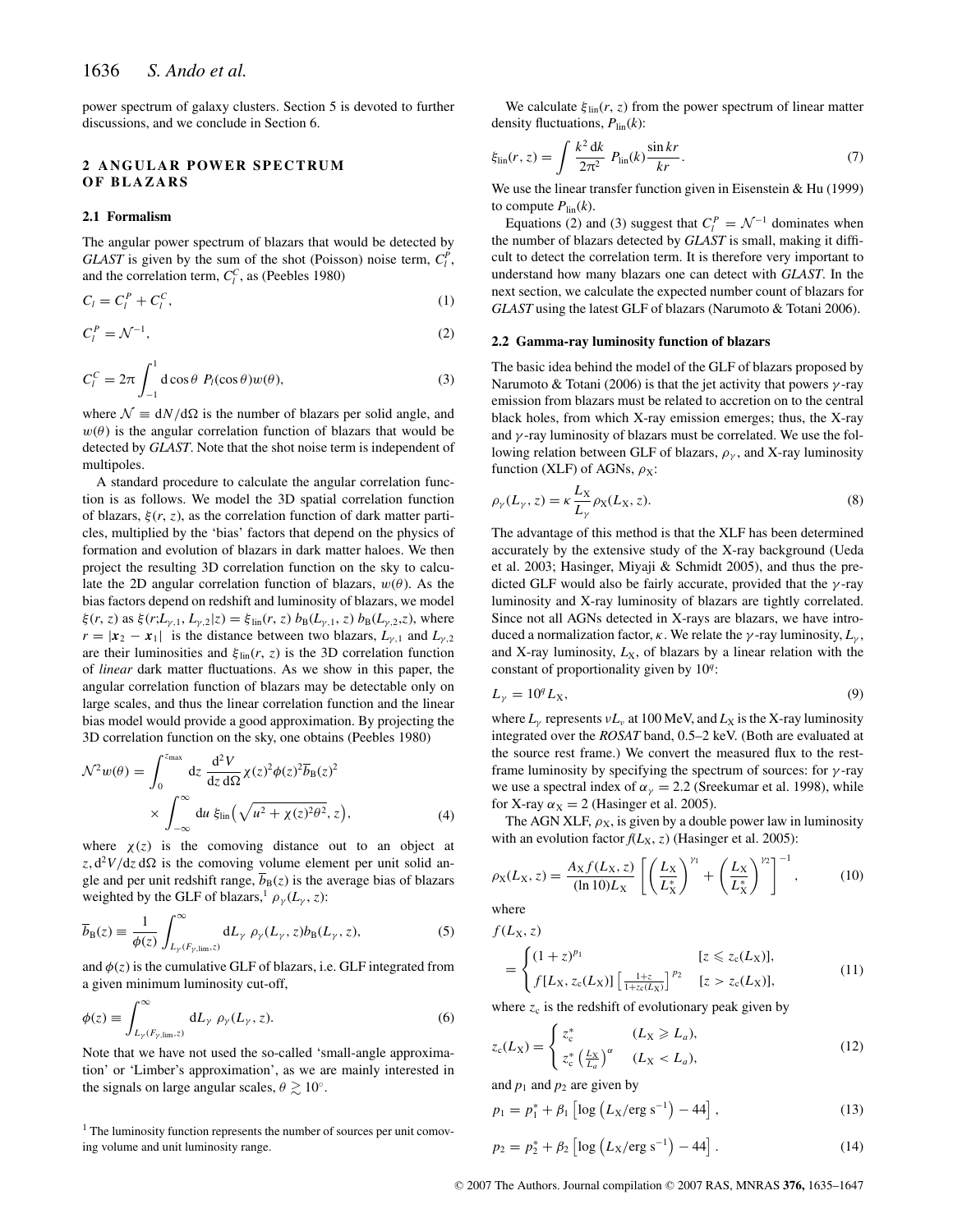Hasinger et al. (2005) have found  $A_X = 6.69 \times 10^{-7}$  Mpc<sup>-3</sup>,  $\log (L_{\rm X}^* \, {\rm erg \, s^{-2}}) = 43.94 \pm 0.11, \, z_{\rm c}^* = 1.96 \pm 0.15, \, \log (L_a \, {\rm erg \, s^{-2}})$  $= 44.67, \alpha = 0.21 \pm 0.04, p_1^* = 4.7 \pm 0.3, p_2^* = -1.5 \pm 0.7, \beta_1 =$  $0.7 \pm 0.3$ ,  $\beta_2 = 0.6 \pm 0.8$ ,  $\gamma_2 = 2.57 \pm 0.16$  and  $\gamma_1 = 0.87 \pm 0.10$ . We call this model the 'luminosity-dependent density evolution' model, LDDE.

How robust are our predictions from this model? The most important parameter for our purpose in this paper is the slope of XLF in the faint end,  $\gamma_1$ , as the expected number count of blazars that would be detected by *GLAST* is sensitive to how many blazars there are in the faint end of luminosity function. Narumoto & Totani (2006) have fitted the GLF of blazars detected by EGRET in order to find  $\gamma_1$ ,  $q = \log (L_y/L_x)$  and  $\kappa$ , with the other parameters fixed at the bestfitting values from the XLF given above. (The blazar sample from EGRET was constructed by requiring that EGRET sources were identified as blazars by radio observations. The probability that the blazars giving the flux above the EGRET point-source sensitivity also gives the sufficient radio flux was taken into account in their analysis.) They have found that  $(\gamma_1, q, \kappa) = (1.19, 3.80, 5.11 \times$ 10<sup>−6</sup>) best describes the GLF of EGRET blazars. This  $γ₁$  is larger than that obtained from the XLF,  $\gamma_1 = 0.87 \pm 0.10$ , at the 3 $\sigma$  level, which may imply that a better model is needed; however, we do not investigate this point any further and simply accept  $\gamma_1 = 1.19$  as the canonical value for the GLF of blazars. One should come back to this point, however, when *GLAST* flies and collects many more blazars than available now.

One can also calculate the contribution to the extragalactic gamma-ray background (EGRB) from blazars once the GLF is specified. The EGRB intensity has been measured by EGRET (Sreekumar et al. 1998; Strong, Moskalenko & Reimer 2004),<sup>2</sup> and the best-fitting model with  $\gamma_1 = 1.19$  accounts for 25–50 per cent of the EGRB intensity, depending on the assumed minimum  $\gamma$ -ray luminosity of blazars,  $L_{\gamma,\text{min}} = 10^{40}$  to  $10^{43}$  erg s<sup>-1</sup>. Here, we assume that no blazars fainter than the minimum luminosity would exist. On the other hand, blazars can still account for all the EGRB intensity, if the blazars can be as faint as  $L_{\gamma,\text{min}} = 10^{41} \text{ erg s}^{-1}$ , and the faint end of the GLF is slightly steeper,  $\gamma_1 = 1.31$ , than the canonical model. The other parameters are given by  $(q, \kappa) = (3.80, 3.9 \times 10^{-6})$ . This model appears to be a bit extreme, as  $\gamma_1 = 1.31$  is inconsistent with the X-ray determination,  $\gamma_1 = 0.87 \pm 0.10$ , at the 4.4 $\sigma$  level. Nevertheless, we use this model to show the uncertainty in our predictions from the uncertainty in the faint end of the GLF. Henceforth, we call the canonical model ( $\gamma_1 = 1.19$ ) the 'LDDE1' model, and the latter model ( $\gamma_1 = 1.31$ ) the 'LDDE2' model. For both models, we adopt  $L_{\gamma,\text{min}} = 10^{41} \text{ erg s}^{-1}$  as the lower luminosity cut-off.

#### **2.3 Survey parameters, number count, angular correlation function and power spectrum of blazars from** *GLAST*

The flux sensitivity for point sources of the *GLAST* LAT is  $F_{\nu, \text{lim}} =$  $2 \times 10^{-9}$  cm<sup>-2</sup> s<sup>-1</sup> for 2 yr of full-sky observations and for sources having the energy spectral index of 2; we adopt this value of the flux sensitivity in the following discussions, unless otherwise stated. The  $γ$ -ray flux,  $F<sub>γ</sub>$ , represents the flux integrated above  $E<sub>min</sub> = 100$  MeV, and it is related to the  $\gamma$ -ray luminosity through

$$
L_{\gamma}(F_{\gamma}, z) = \frac{4\pi d_{\mathcal{L}}^2(\alpha_{\gamma} - 1)}{(1 + z)^{2-\alpha_{\gamma}}} E_{\min} F_{\gamma},
$$
\n(15)

**Table 1.** Parameters of the LDDE GLFs and the expected number,*N*, and the surface number density,  $N$ , of blazars that would be detected by *GLAST*. We have assumed that no blazars fainter than  $L_{\gamma,\text{min}} = 10^{41} \text{ erg s}^{-1}$  would exist, and *GLAST* LAT can detect the flux down to  $F_{\gamma,\text{lim}} = 2 \times 10^{-9} \text{ cm}^{-2} \text{ s}^{-1}$ for 2 yr of all-sky observations.

| Model                     | $(q, \gamma_1)$ | к                     | N    | $\mathcal{N}$ (sr <sup>-1</sup> ) |
|---------------------------|-----------------|-----------------------|------|-----------------------------------|
| LDDE <sup>1<i>a</i></sup> | (3.80, 1.19)    | $5.11 \times 10^{-6}$ | 3100 | 250                               |
| LDDE $2^b$                | (3.80, 1.31)    | $3.90 \times 10^{-6}$ | 6500 | 520                               |

*<sup>a</sup>*Best-fitting model of the EGRET blazar distribution.

*<sup>b</sup>*A model explaining 100 per cent of the EGRB intensity.

where  $d_{\text{L}}$  is the luminosity distance. One can calculate the number of blazars that would be detected by *GLAST* from

$$
N = \Omega \int_0^{z_{\text{max}}} dz \, \frac{d^2 V}{dz \, d\Omega} \phi(z),\tag{16}
$$

where we use  $z_{\text{max}} = 5$ ,  $\Omega$  is the solid angle covered ( $\Omega = 4\pi$  sr for the all-sky survey) and  $\phi(z)$  is the cumulative GLF given by equation (6).

For the canonical GLF model that accounts for 25–50 per cent of the EGRB intensity (LDDE1) and the lower luminosity cut-off of  $L_{\gamma,\text{min}} = 10^{41} \text{ erg s}^{-1}$  (hereafter, we use this value unless otherwise stated), we obtain  $N \simeq 3100$ . For the GLF model that accounts for all the EGRB intensity (LDDE2) and the same luminosity cut-off, we obtain  $N \simeq 6500$ . These results are summarized in Table 1. Therefore, it is easier to detect the spatial clustering of blazars in the LDDE2 model than in the LDDE1 model.

Fig. 1 shows the redshift distribution of *GLAST* blazars predicted from the LDDE1 and LDDE2 model. For both cases, the distribution exhibits a sharp cut-off around  $z = 0.01$ , which is due to our assumption that no blazars fainter than  $L_{\gamma,\text{min}}$  would exist; a



**Figure 1.** Redshift distribution of blazars that would be detected by *GLAST*, for LDDE1 (solid) and LDDE2 (dashed) models. (See Table 1 for the model parameters as well as for the expected number of blazars.) The thick solid line shows the LDDE1 model with  $L_{\gamma,\text{min}} = 10^{41} \text{ erg s}^{-1}$ , while the thin solid lines show the LDDE1 model with  $L_{\gamma,\text{min}} = 10^{40} \text{ erg s}^{-1}$  and  $10^{42} \text{ erg s}^{-1}$ : the larger the  $L_{\gamma,\text{min}}$  is, the fewer the low-*z* blazars would be detected.

 $2$  But these estimates are still controversial (Keshet, Waxman & Loeb 2004b).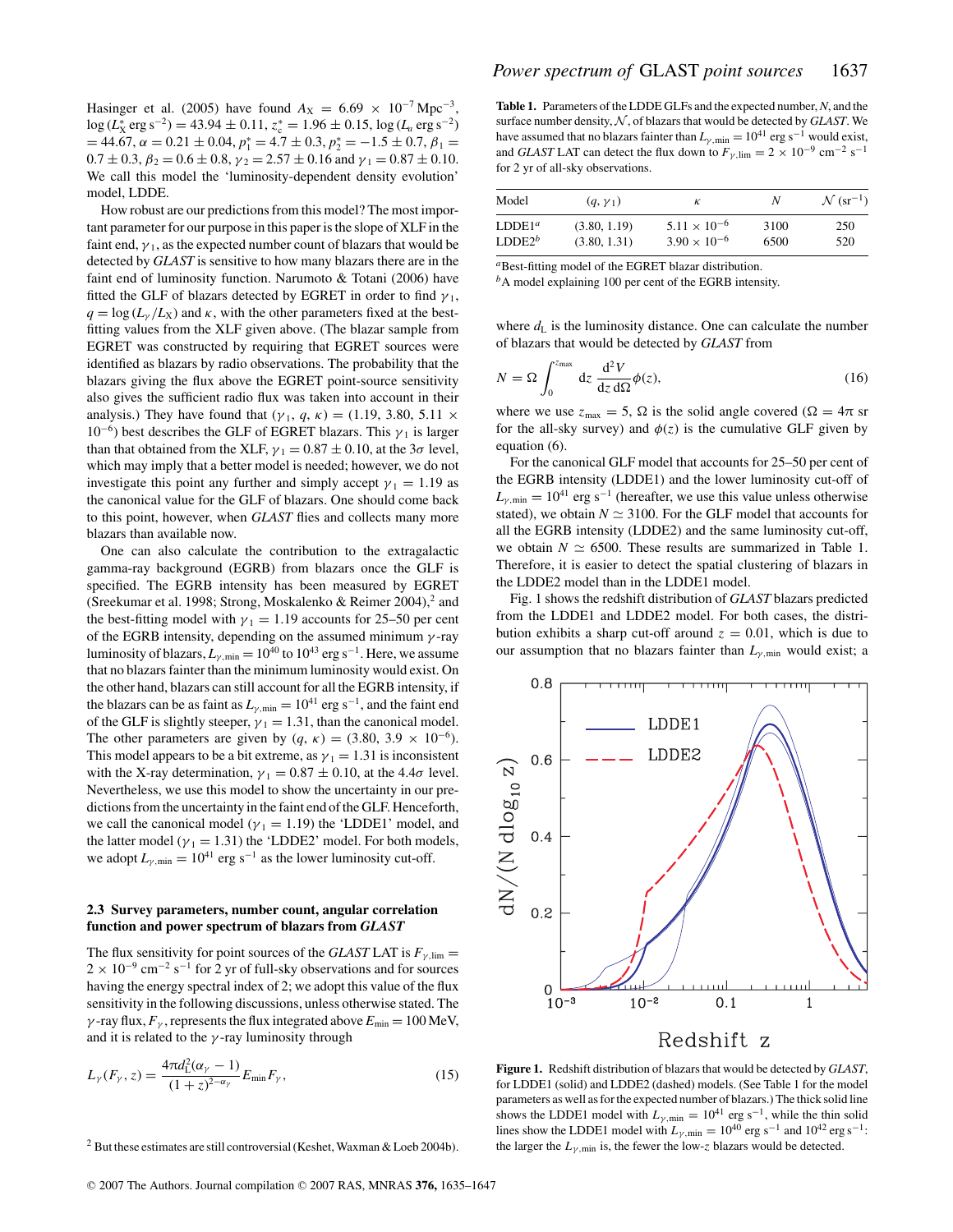

**Figure 2.** Angular correlation function (left-hand side),  $w(\theta)$ , and (right-hand side) correlation term of the angular power spectrum,  $l(l + 1)C_l^C/2\pi$ , of the blazars that would be detected by *GLAST*. Both have been divided by the average bias squared; thus plotted quantities are  $w(\theta)/\overline{b}_B^2$  and  $l(l + 1)C_l^C/(2\pi \overline{b}_B^2)$ . The dotted, solid and dashed lines show the predictions for the limiting flux of  $F_{\gamma,\text{lim}} = 2$ , 3 and  $4 \times 10^{-9} \text{ cm}^{-2} \text{ s}^{-1}$ , respectively. The top panels are for the LDDE1 model, while the bottom panels are for the LDDE2 model.

larger  $L_{\gamma,\text{min}}$  results in a larger cut-off redshift. Nevertheless, since only a small fraction of the distribution is eliminated by this effect, the total number of blazars that would be detected by *GLAST*, *N*, hardly changes; for example, we expect 3200 and 2900 blazars to be observed by *GLAST* for  $L_{\gamma,\text{min}} = 10^{40}$  and  $10^{42}$  erg s<sup>-1</sup> (both for the LDDE1 parameters), respectively. On the other hand, we will show in Section 3.1 that  $L_{\gamma, min}$  has an important consequence for detectability of the anisotropy signal.

Fig. 2 shows the angular correlation function,  $w(\theta)$  (left-hand panels), and the correlation term of the angular power spectrum,  $l(l + 1)C_l^C/2\pi$  (right-hand panels), divided by the average bias squared, for the LDDE1 (top panels) and LDDE2 (bottom panels) model. In each panel, we vary the *GLAST* LAT point-source flux sensitivity,  $F_{\gamma, \text{lim}}$ , from 2 × 10<sup>-9</sup> to 4 × 10<sup>-9</sup> cm<sup>-2</sup> s<sup>-1</sup>. As expected, the clustering is stronger when more sources are observed, i.e. LDDE2 and lower  $F_{\gamma,\text{lim}}$ .

# **3 DETECTABILITY OF THE BLAZAR CORRELATION**

#### **3.1 Signal-to-noise versus blazar bias**

As the correlation function and power spectrum are proportional to the average bias squared,  $w(\theta) \propto \overline{b}_B^2$  and  $C_l^C \propto \overline{b}_B^2$ , whether or not one can detect the angular clustering of blazars crucially depends on  $\overline{b}_B$ . Before we investigate a model of the blazar bias, let us ask this

question, 'how large  $\overline{b}_B$  should be, in order for  $C_l^C$  to be detected by *GLAST*?'

The statistical error in the measurement of  $C_l$  is given by the following argument. Assuming statistical isotropy of the Universe, we have  $2l + 1$  independent samples of  $C_l = |a_{lm}|^2$  (with different *m*) per multipole. Here, *alm* is the spherical harmonic coefficient of the distribution of blazars on the sky. One may thus estimate  $C_l$  from  $C_l = \sum_{m=-l}^{l} |a_{lm}|^2 / (2l + 1)$ . The error in  $C_l$  is given by

$$
(\delta C_l)^2 = \frac{2C_l^2}{(2l+1)\Delta I f_{\rm sky}} = \frac{2(C_l^P + C_l^C)^2}{(2l+1)\Delta I f_{\rm sky}},
$$
\n(17)

where  $\Delta l$  is the bin size in *l* space and  $f_{\text{sky}}$  is a fraction of the sky covered by observations. For the all-sky survey like *GLAST*, we may adopt  $f_{sky} = 1$ ; we note that the point-source sensitivity becomes worse near the Galactic plane because of strong Galactic foreground. As  $C_l^P = \mathcal{N}^{-1}$  is independent of *l* and depends only on the inverse of the surface density of blazars, one can fit it and subtract it from the measured  $C_l$ , leaving only  $C_l^C$ . The error in  $C_l^C$ , however, still contains the contribution from  $C_l^P$ . This shows why it is important to detect as many blazars as possible (and thus reduce  $C_l^P$  as much as possible), in order to measure  $C_l^C$ .

Fig. 3 shows the 1 $\sigma$  error boxes binned with  $\Delta l = 0.5l$  for the LDDE1 and LDDE2 model. We show the errors for the average bias of  $\overline{b}_B = 1$  and 3. (Note that we have ignored the redshift dependence of  $\overline{b}_\text{B}$ .) We find that it would be difficult to detect  $C_l^C$  for the LDDE1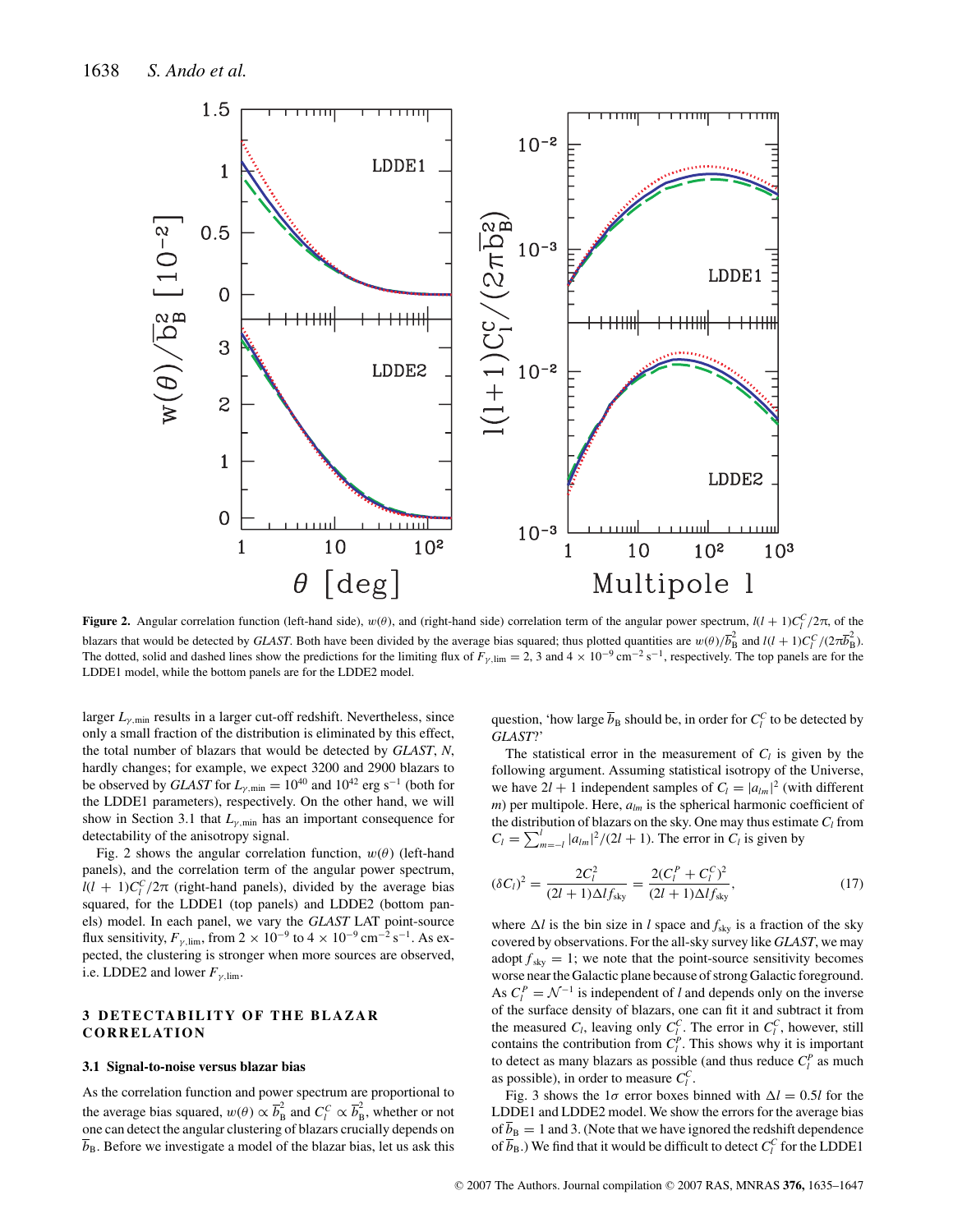

**Figure 3.** Angular power spectrum of *GLAST* blazars,  $l(l + 1)C_l/2\pi$ . The dotted lines show the shot noise term,  $C_l^p$  (equation 2), while the thick solid lines show the correlation term,  $C_l^C$  (equation 3), for the following models: (a) LDDE1,  $\overline{b}_B = 1$ , (b) LDDE1,  $\overline{b}_B = 3$ , (c) LDDE2,  $\overline{b}_B = 1$  and (d) LDDE2,  $\overline{b}_B = 3$ . The boxes show the  $1\sigma$  errors in  $C_l^C$  binned with  $\Delta l = 0.5l$  (equation 17).

plus  $\overline{b}_B = 1$  model, while the other models yield sufficient signalto-noise ratios.

To increase statistical power, one may sum  $C_l$  over multipoles. Let us define the angular power spectrum averaged over  $2 \le l \le n$  $30<sup>3</sup>$ 

$$
\overline{C}(2 \le l \le 30) = \frac{1}{29} \sum_{l=2}^{30} C_l.
$$
 (18)

The errors of this quantity are then given by

$$
(\delta \overline{C})^2 = \sum_{l=2}^{30} \left( \frac{\partial \overline{C}}{\partial C_l} \right)^2 [\delta C_l (\Delta l = 1)]^2
$$
  
= 
$$
\frac{1}{29^2} \sum_{l=2}^{30} \frac{2}{(2l+1) f_{\rm sky}} (C_l^P + C_l^C)^2.
$$
 (19)

Fig. 4 shows  $\overline{C}^C(2 \le l \le 30)$  as a function of the average blazar bias,  $\overline{b}_B$ , for the LDDE1 (top panel) and LDDE2 (bottom panel) models. The expected  $1\sigma$  errors as well as the Poisson contribution,  $\overline{C}^P$ , are also shown. For the LDDE1 model, we find that *GLAST* can detect  $\overline{C}^C$  if  $\overline{b}_B \gtrsim 1.2$ . For the LDDE2 model, the detection is much easier, even for  $\overline{b}_B \gtrsim 0.5$ .

<sup>3</sup> A dipole component,  $C_1$ , depends on Earth's motion and is not considered here.

Our results depend on the luminosity cut-off of the GLF,  $L_{\gamma,\text{min}}$ , as the correlation at large separations ( $l \lesssim 30$ ) is dominated mainly by relatively nearby (less bright) sources. We have therefore performed the same calculations with different  $L_{\gamma,\text{min}}$  (with the other parameters of the LDDE1 model held fixed), and found that the correlation would be detectable (i.e.  $\overline{C}^C/\delta\overline{C} > 1$ ) for the average bias greater than 0.9 and 1.7, for  $L_{\gamma,\text{min}} = 10^{40}$  and  $10^{42} \text{ erg s}^{-1}$ , respectively.

One may also ask how these results would change, if we chose other GLF models. The 'pure-luminosity evolution' (PLE) model has been used traditionally in the literature (Stecker & Salamon 1996; Chiang & Mukherjee 1998), while the LDDE model fits the EGRET blazar properties better (Narumoto & Totani 2006). Motivated by the correlation between radio and  $\gamma$ -ray luminosities of blazars, Stecker & Salamon (1996) used the PLE model to obtain the GLF of blazars. We find that the large-angle correlation  $(l \leq 30)$  is more difficult to detect in their model: the correlation would be detectable only when  $\overline{b}_B > 4.2$ . Their model, however, was not intended to reproduce the redshift and luminosity distributions of the EGRET blazars, and thus their fit to these data is not very good. Chiang & Mukherjee (1998) improved the PLE model by adjusting a few parameters such that the model can reproduce the distribution of EGRET blazars. [Although the authors did not use the radio and  $\gamma$ -ray luminosity relation, we incorporate this in our calculations (see Narumoto & Totani 2006 for details).] Again, we find that the correlation signal is more difficult to detect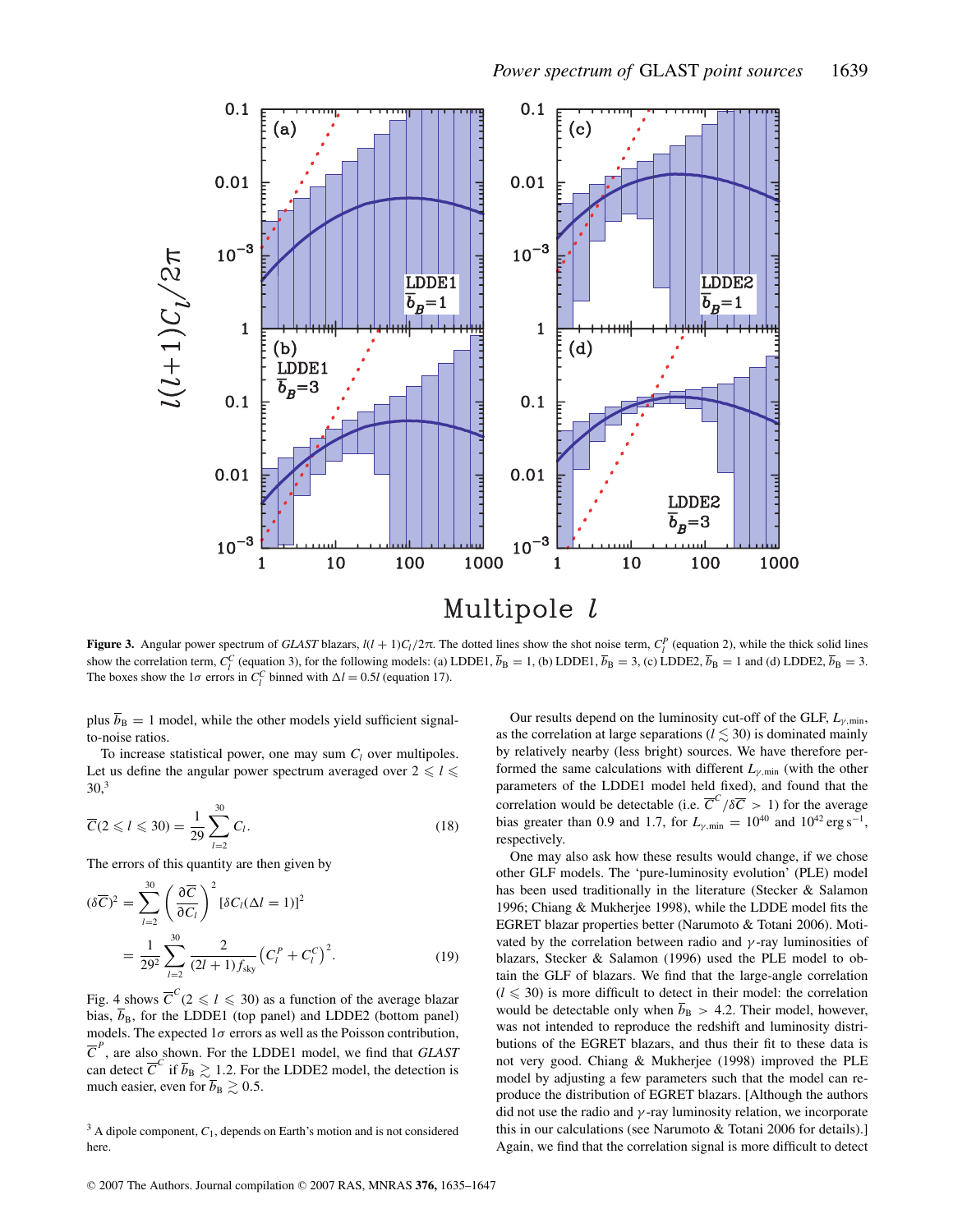

**Figure 4.** Angular power spectrum averaged over  $2 \le l \le 30$ ,  $\overline{C}$  (equation 18), as a function of the average bias of blazars. The dotted lines show the Poisson term,  $\overline{C}^P$ , while the thick solid lines show the correlation term,  $\overline{C}^C$ , for (a) LDDE1 and (b) LDDE2. The thin solid lines show the 1 $\sigma$  errors in  $\overline{C}^C$  (equation 19).

in the best-fitting PLE model: the correlation would be detectable only when  $\overline{b}_B > 6.9$ . These results are because the PLE model predicts the blazar distribution that is much more biased towards the high redshift [see fig. 11 of Narumoto & Totani (2006)], and hence, the large-separation power (due mainly to low-*z* blazars) is suppressed. In fact, the results improve if we instead adopt the smaller separation,  $30 \le l \le 300$ , where the high-*z* contribution becomes larger. The sensitivity to the bias parameter goes down to  $\overline{b}_B > 2.4$  and  $\overline{b}_B > 3.0$ , respectively, for the Stecker & Salamon (1996) and Chiang & Mukherjee (1998) models. On the other hand, as we have already shown, the latest GLF from the LDDE model, which best describes the distribution of EGRET blazars, predicts that the correlation would be detectable for  $\overline{b}_B$  of order of unity.

## **3.2 Modelling blazar bias**

The bias of blazars is not known, and thus *GLAST* may provide the first determination of the blazar bias, if it is greater than 1.2 (for LDDE1; 0.5 for LDDE2). In this section, we estimate the blazar bias from the existing observations using three different (indirect) techniques: the bias of quasars, X-ray observations and halo model. However, we emphasize that none of these estimates can be very accurate (and in fact, they disagree each other) – we will need GLAST to give us the answer.

#### *3.2.1 Bias from optical quasar surveys*

If the blazar is truly a beamed population of AGNs, then its bias should be correlated with that of AGNs observed in other wavebands. It is therefore natural to use such information to estimate the bias of blazars.

The optical quasar surveys, such as the Two-degree Field Quasar Redshift Survey and the Sloan Digital Sky Survey (SDSS), may be the most efficient way for doing this. Fig. 5(a) shows the spectroscopic result that the Two-degree Field Quasar Redshift Survey suggests (Croom et al. 2005)

$$
b_{Q}(z) = 0.56 + 0.289(1 + z)^{2},
$$
\n(20)

which is also consistent with the photometric result from the SDSS (Myers et al. 2006). By comparing  $b<sub>O</sub>(z)$  with the bias of dark matter haloes (which is discussed later), Croom et al. (2005) found that the mass of dark matter haloes that host quasars is typically ∼4 ×  $10^{12}$  M<sub>( $\odot$ </sub>, almost independent of redshift.

In order to make a quantitative comparison between the results obtained here and those in the previous section, we define an 'effective bias',  $b_B^{\text{eff}}(l)$ , by

$$
b_{\rm B}^{\rm eff}(l) = \sqrt{\frac{C_l[\text{model bias}, \overline{b}_{\rm B}(z)]}{C_l(\overline{b}_{\rm B} = 1)}},\tag{21}
$$

where the numerator is  $C_l^C$  calculated with  $\overline{b}_B(z) = b_Q(z)$ , and the denominator is that calculated with  $\overline{b}_B = 1$ . If  $b_B^{\text{eff}}(l)$  is greater than 1.2 and 0.5 for the LDDE1 and LDDE2 models, respectively, *GLAST* can detect  $C_l^C$  from this population. The top curves of Fig. 6 show  $b_B^{\text{eff}}(l)$  as a function of *l*. We find that  $b_B^{\text{eff}}(l) \sim 0.8$  for a relevant range of multipoles; thus,  $C_l^C$  is detectable for the LDDE2 model but not for the LDDE1 model. We also find that  $b_{\text{B}}^{\text{eff}}(l)$  increases as *l* does (haloes at higher redshifts are contributing more to the small angular scales), although the dependence is only modest and is not able to bring the bias to high enough values for detection for the LDDE1 model.

Since the multipole *l* is roughly related to the angular separation via  $\theta \approx 180°/l$ , the angular power spectrum at  $l \sim 10$  contributes most to the angular correlation function,  $w(\theta)$ , at  $\theta \approx 20^{\circ}$ . In Fig. 5(b), we show that the contribution to  $w(\theta)$  per log *z* peaks at



**Figure 5.** (a) Quasar bias,  $b<sub>O</sub>(z)$ , from the Two-degree Field Quasar Redshift Survey, and (b) contribution to the angular correlation function per log *z*,  $d w(\theta) / [w(\theta) d \log z]$ , at  $\theta = 20^\circ$ , for the LDDE1 (solid) and LDDE2 (dashed) models. We have used  $b<sub>Q</sub>(z)$  for the average blazar bias,  $\overline{b<sub>B</sub>}(z)$ .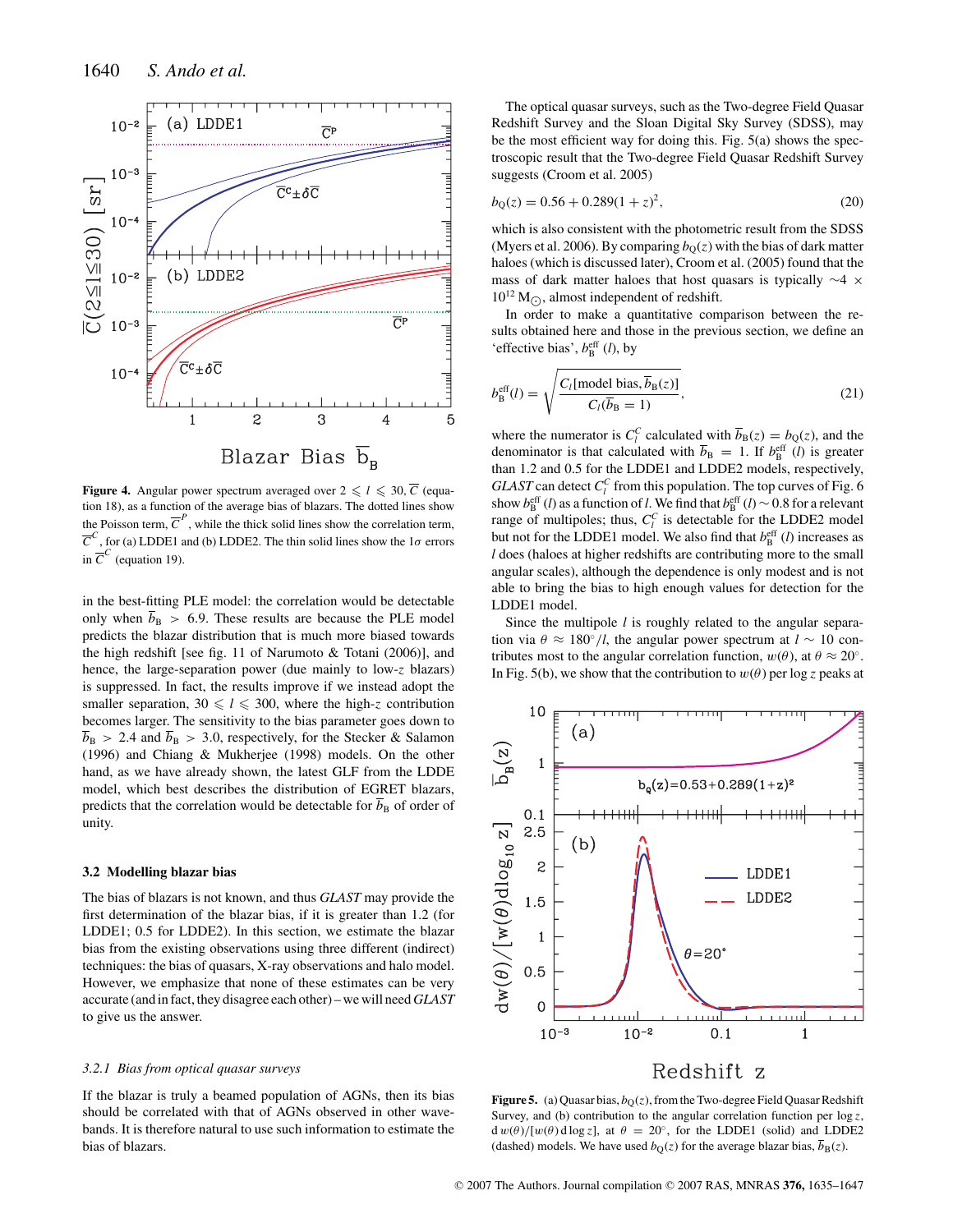

**Figure 6.** The effective bias,  $b_B^{\text{eff}}(l)$ , for the LDDE1 (solid) and LDDE2 (dashed) models. The top curves are from  $\overline{b}_B(z) = b_O(z)$ , while the bottom curves are from the halo model with  $L<sub>\gamma</sub>$ –*M* relation (equation 22).

*z* ∼ 0.01 with a tail extending up to *z* ∼ 0.1. At such low redshifts, the value of the averaged bias is ∼0.8, almost independent of *z*.

#### *3.2.2 Bias from X-ray point-source surveys*

The GLF proposed by Narumoto & Totani (2006) that we are using in this paper was derived on the basis of a correlation between  $\gamma$ -ray and X-ray luminosities of emission from blazars. Therefore, the bias derived from the spatial clustering of AGNs detected in X-ray surveys may provide a useful information regarding the bias of blazars.

Nevertheless, the clustering of AGNs determined from X-ray surveys is somewhat controversial. While both the angular and 3D correlation function of the X-ray bright AGNs detected by the *ROSAT* surveys are consistent with those from the optical quasar surveys (Vikhlinin & Forman 1995; Mullis et al. 2004), those from *Chandra* and *XMM–Newton* suggest that these sources are clustered more strongly than optically selected quasars (Yang et al. 2003; Basilakos et al. 2005; Gandhi et al. 2006). The latest determination of w(θ) from the *XMM–Newton* Large Scale Structure Survey gave  $w(30 \text{ arcsec}) \sim 0.2$  for approximately 1130 sources detected over 4.2 deg<sup>2</sup> on the sky in the  $0.5-2$  keV band (Gandhi et al. 2006), although statistical significance is only  $\sim$ 2 $\sigma$ . This result may be interpreted as the bias being  $\sim$ 3.7 (or  $\lesssim$ 3.7 at the 2 $\sigma$  level), which we have obtained as follows: using the LDDE XLF and the best-fitting parameters in Hasinger et al. (2005), we have calculated  $w(\theta)$  from equation (4), in which we have used the spatial correlation function of *non-linear* dark matter fluctuations, as non-linearity cannot be ignored at such a small angular separation. [We have used the halo model approach (Seljak 2000) to obtain the non-linear power spectrum.] If such a large bias is realized also for blazars, then *GLAST* should quite easily be able to detect the correlation. We should, however, keep in mind that no significant correlations were observed in the 2–10 keV band, and one needs to improve the source statistics

before making any definitive conclusion about the bias of AGNs from X-ray surveys.

#### *3.2.3 Bias from halo model*

Finally, we try to estimate the bias of blazars from the halo model. As any galaxies (hosting blazars) must form in dark matter haloes, the bias of blazars should be related to the bias of dark matter haloes,  $b_h(M, z)$ , which is known accurately from *N*-body simulations as well as from analytical models such as the extended Press–Schechter model (e.g. Mo & White 1996). Let us suppose that the  $\gamma$ -ray luminosity of blazars is correlated with the mass of host dark matter haloes,  $L_{\gamma} = L_{\gamma} (M_h)$ . Then, the bias of blazars may be estimated from the bias of dark matter haloes via  $b_B(L_\gamma, z) = b_h[M_h(L_\gamma), z]$ . We use  $b_h[M_h(L_v), z]$  derived by Mo & White (1996).

The relation between the  $\gamma$ -ray luminosity of blazars and the host halo mass is not known. Whether or not such a relation actually exists is not known either. Moreover, even if there is a relation between *L*<sup>γ</sup> and  $M<sub>h</sub>$ , not all haloes would host blazars, especially when one takes into account the fact that the jets from blazars should be directed towards us. We nevertheless estimate  $b<sub>B</sub>$  here using the following argument. Since it is plausible that the blazar  $\gamma$ -rays are emitted via the inverse-Compton scattering of the relativistic electrons accelerated in blazar jets off the cosmic microwave background (CMB), the  $\gamma$ -ray luminosity would be correlated with the activity of a central supermassive black hole. Wang, Staubert & Ho (2002) have found an empirical relation between the blazar luminosity at the peak frequency (i.e. a frequency at which the blazar emits most energy,  $vL_v$ ),  $L_{\rm pk}$ , in the optical to X-ray regime and the luminosity of emission lines,  $L<sub>lines</sub>$ , in the optical. The line luminosity is related to the Eddington luminosity via  $\log(L_{\text{lines}}/L_{\text{Edd}}) \approx -5$  to  $-3$  (Wang et al. 2002) which, in turn, would give a  $L_{pk}$ – $M_{BH}$  relation, where  $M_{BH}$ is a black hole mass which determines the Eddington luminosity. We then relate the  $\gamma$ -ray luminosity,  $L_{\gamma}$ , with the peak luminosity,  $L_{\rm pk}$ , by assuming that they are roughly equal,  $L_{\gamma} \approx L_{\rm pk}$  (Inoue & Takahara 1996; Kataoka et al. 1999). We still need to relate the black hole mass,  $M_{\text{BH}}$ , with the host halo mass,  $M_{\text{h}}$ , for which we use a correlation between the black hole mass and the host *galaxy* mass, *M* (Ferrarese et al. 2006). Of course, the galaxy mass may not be equal to the dark halo mass, the latter being larger, as dark matter haloes extend more than the luminous part of galaxies. We find that this uncertainty hardly affects our prediction for the blazar bias. Using these arguments, we finally obtain the desired relation,

$$
M = 10^{11.3} \, \text{M}_{\odot} \left( \frac{L_{\gamma}}{10^{44.7} \, \text{erg s}^{-1}} \right)^{1.7}, \tag{22}
$$

for  $\log (L_{\text{lines}}/L_{\text{Edd}}) = -4$ . We will use this relation for estimating the blazar bias from  $b_B(L_\gamma, z) = b_h[M(L_\gamma), z]$ .

Before we proceed further, let us address the uncertainty in our treatment. If we used  $\log(L_{\text{lines}}/L_{\text{Edd}}) = -3$  instead of  $-4$ , and  $L_{\gamma} = 0.1L_{\rm pk}$  instead of  $L_{\gamma} = L_{\rm pk}$ , we would obtain  $M = 10^{13}$  M<sub>O</sub>  $(L_\gamma/10^{44} \text{ erg s}^{-1})^{1.7}$ , making the host haloes more massive and hence the larger bias for the same luminosity. We find, however, that the resulting  $\overline{b}_B$  did not change significantly.

Fig. 7(a) shows  $\overline{b}_B(z)$  from equation (5) with  $b_B(L_\gamma, z)$  =  $b_h[M(L_\gamma), z]$  and equation (22). Fig. 7(b) shows that the most dominant contribution to  $w(\theta)$  at  $\theta = 20^{\circ}$  comes from  $z \lesssim 0.1$ , which implies that the angular power spectrum of blazars that would be detected by *GLAST* would have the average bias of about 0.4, which is too small for *GLAST* to measure  $C_l^C$ . Both LDDE1 and LDDE2 give very similar results. The reason why we found such a small bias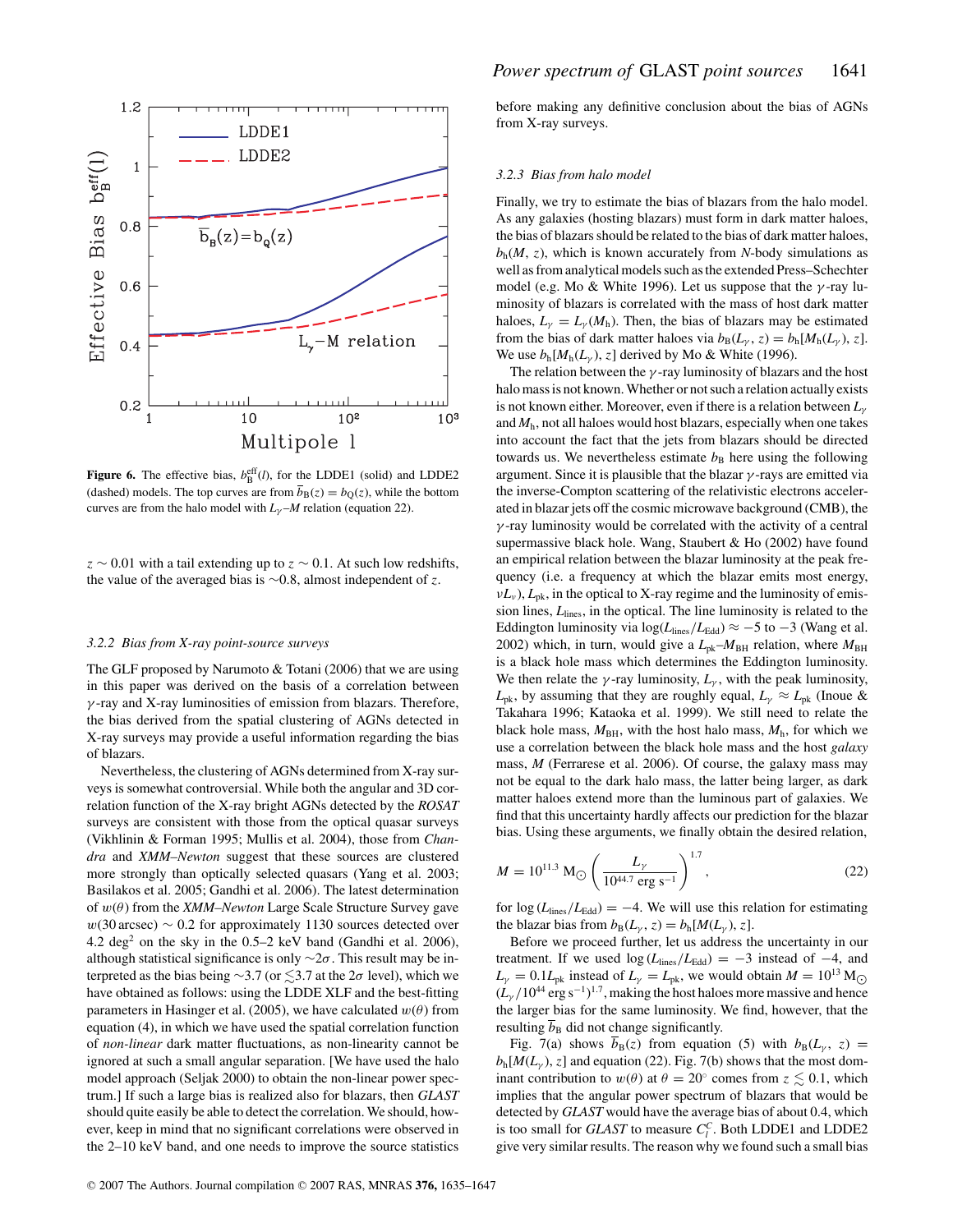

**Figure 7.** The same as Fig. 5, but for the blazar bias equal to the bias of dark matter haloes with an empirical  $\gamma$ -ray luminosity–mass relation (equation 22).

is that our model predicts that *GLAST* would detect fainter blazars at low redshifts than bright galaxies at high redshifts. Therefore, the average bias is dominated by the faint, low-*z* blazars that have a small bias. (Faint blazars are formed in low-mass dark matter haloes, which have a small bias.) At  $z \gtrsim 0.5$ , on the other hand,  $\overline{b}_B(z)$  can be as larger as unity, as only the bright blazars (in massive haloes) are detectable.

Although it does not affect our analysis very much, let us mention one subtle feature of the halo approach we just described. The GLF of blazars may be related to the mass function of dark matter haloes, d*n*h/d*M*h, as

$$
dL_{\gamma} \rho_{\gamma}(L_{\gamma}, z) = dM_{h} \frac{dn_{h}}{dM_{h}} (M_{h}, z) N_{B} (M_{h}, z), \qquad (23)
$$

where  $N_B(M_h, z)$  is the so-called 'halo occupation distribution', which represents the average number of blazars per each halo of mass,  $M_h$ , at a given redshift, *z*. One can use this relation, GLF ( $\rho_{\gamma}$ ), and  $L_{\gamma}$ – $M_h$  relation to obtain  $N_B(M_h, z)$ . Using the Press–Schechter function (Press & Schechter 1974) for  $dn_h/dM_h$  and the LDDE1 model for  $\rho_{\gamma}$ , we have found that  $N_{\text{B}}(M, z)$  diverges exponentially at the high-mass end. This is because  $dn_h/dM_h$  has an exponential cut-off, while  $\rho_{\gamma}$  given by the LDDE1 model decreases only as a power law with the luminosity. Of course, this divergence is an artefact from the fact that we do not know the precise shape of the GLF at the brightest end, which is poorly constrained. It is likely that (i) the GLF has a maximum luminosity above which it rapidly approaches zero, and (ii) the assumed  $L<sub>y</sub>$ –*M* relation cannot be extrapolated to large luminosities. In order to remove the divergence, we have put an upper cut-off in the GLF so that  $N_B(M, z)$  never exceeds 1. For the LDDE1 model, the cut-off luminosity is  $3 \times 10^{47}$  erg s<sup>-1</sup>, which keeps the GLF still consistent with the EGRET data because the contribution to the GLF from such luminous blazars is not significant [see fig. 12 of Narumoto & Totani (2006)].

Any of the assumptions we have made in this section could be incorrect. The *GLAST* data will provide us with much better idea about the clustering of blazars, which will enable us to test these assumptions.

# **4 ANGULAR POWER SPECTRUM OF GALAXY CLUSTERS**

#### **4.1 Gamma-ray emission from galaxy clusters**

There is a fascinating possibility that *GLAST* finds clusters of galaxies in γ -rays (Berezinsky, Blasi & Ptuskin 1997; Colafrancesco & Blasi 1998; Loeb & Waxman 2000; Totani & Kitayama 2000; Waxman & Loeb 2000; Keshet et al. 2003; Miniati 2003; Keshet, Waxman & Loeb 2004a). A fraction of the EGRB may be due to these clusters of galaxies. While no convincing detection has been made so far from EGRET (Reimer et al. 2003), there are a few reports of marginal evidence for a correlation between the position of galaxy clusters and the EGRET data (Kawasaki & Totani 2002; Scharf & Mukherjee 2002). In fact, there are many EGRET unidentified sources whose positions are coincident with Abell clusters or high galaxy density regions, but the physical association cannot be established because of low statistics and large EGRET error circles. It is expected that *GLAST* will give us the first conclusive evidence for  $\gamma$ -ray emission from galaxy clusters.

Clusters of galaxies may emit  $\gamma$ -ray via two processes. One is the collision between relativistic protons accelerated by shock waves and surrounding cold matter, mainly protons, producing neutral pions which decay into  $\gamma$ -rays. Since protons hardly lose their energy by radiative loss and their diffusion time is much longer than the age of the Universe, all the clusters are expected to emit some  $\gamma$ rays by this mechanism (Berezinsky et al. 1997; Colafrancesco & Blasi 1998). The other mechanism is the inverse-Compton scattering of relativistic electrons off the CMB photons (Loeb & Waxman 2000; Totani & Kitayama 2000; Waxman & Loeb 2000; Keshet et al. 2003; Miniati 2003; Keshet et al. 2004a). As for the source of these relativistic electrons, the most popular scenario is that the shocks associated with the formation of large-scale structure accelerate electrons to relativistic speed. In the following sections, we will explore these two possibilities and calculate the angular power spectrum that would be measured by *GLAST*.

#### *4.1.1 Proton–proton collisions*

The cumulative luminosity function,  $\phi(z)$  (equation 6), for the cluster  $\gamma$ -ray emission from proton–proton collisions is given by

$$
\phi_{C,pp}(z) = \int_{M_{\rm h}(F_{\gamma,\rm lim},z)}^{\infty} dM_{\rm h} \, \frac{dn_{\rm h}}{dM_{\rm h}} (M_{\rm h},z),\tag{24}
$$

where we label quantities regarding clusters by attaching the subscript C henceforth; another subscript *pp* means that the γ -ray emission comes originally from the proton–proton (*pp*) collisions.

In order to relate the  $\gamma$ -ray flux to the halo mass and redshift,  $M_h(F_v, z)$ , we follow the model of Colafrancesco & Blasi (1998): relativistic protons are injected from the very central region of clusters, in which the central AGN or cD galaxy powers such an injection. These protons then diffuse from the central region to outside with the efficiency that is determined by the magnetic field strength. We assume that a fraction,  $\epsilon_B = 10^{-3}$ , of the baryon energy is given to the magnetic energy. For proton energies of our interest, the diffusion time-scale is always longer than the age of the Universe; thus, protons are always confined within clusters. Using the radial injection profile of these diffused protons as well as the density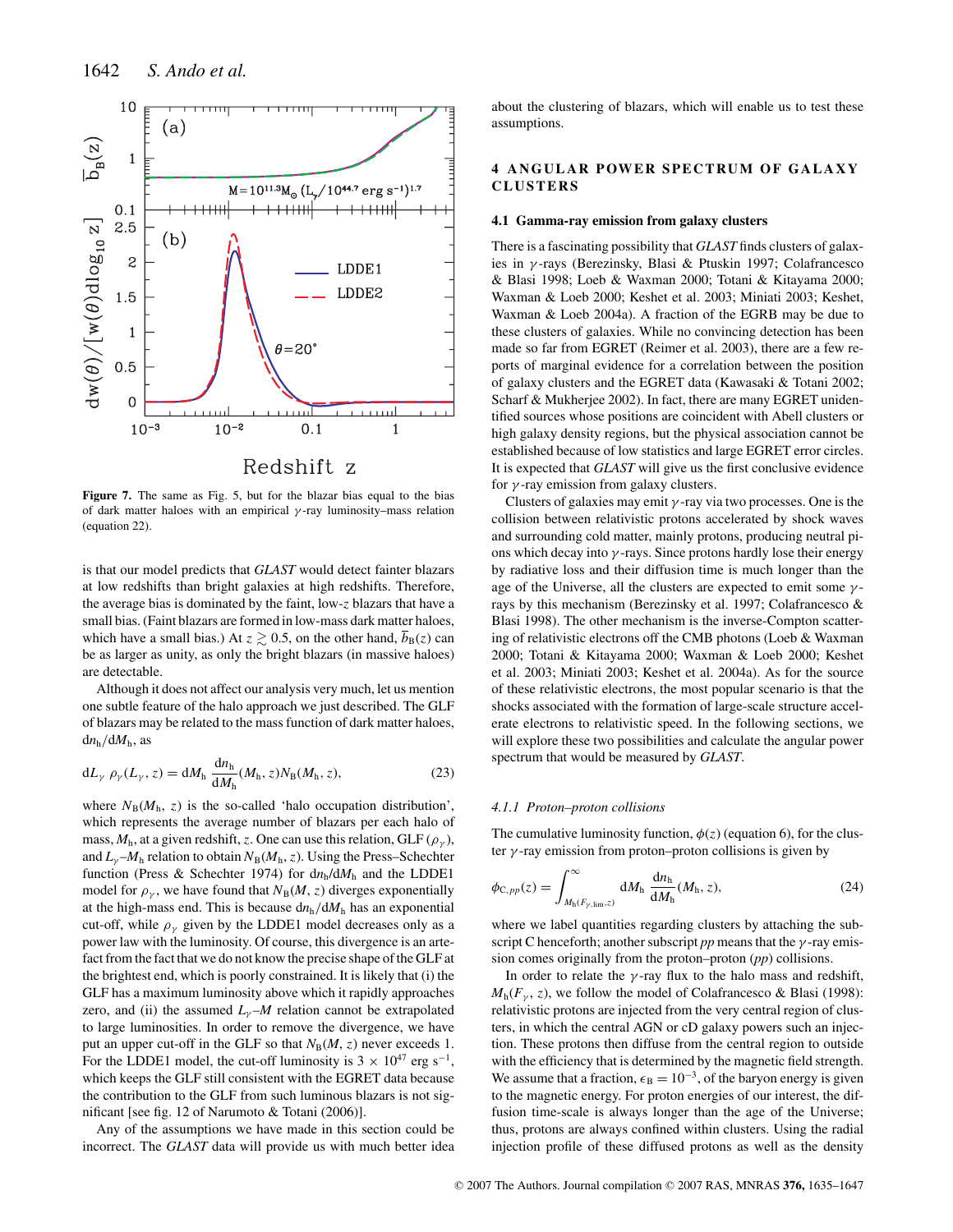**Table 2.** Model parameters,  $\alpha$  and  $\epsilon$ , the expected number count, *N*, the surface density, N, the average bias,  $b_C(z = 0.01)$ , of clusters that would be detected by *GLAST*. The last column lists the expected signal-to-noise ratio for detecting the correlation power spectrum averaged over  $2 \le l \le 30$ .

| Model | $\alpha_{p,e}$ | $\epsilon_{p,e}$ | Ν    | $\mathcal{N}$ (sr <sup>-1</sup> ) | $\overline{b}_C$ | $\overline{C}^C/\delta\overline{C}$ |
|-------|----------------|------------------|------|-----------------------------------|------------------|-------------------------------------|
| pp1   | 2.2            | 0.5              | 6600 | 530                               | 2.0              | 7.0                                 |
| pp2   | 2.2            | 0.1              | 1100 | 88                                | 2.5              | 4.6                                 |
| pp3   | 2.2            | 0.01             | 63   | 5.0                               | 3.3              | 1.9                                 |
| IC1   | 2              | 0.05             | 3700 | 290                               | 1.4              | 4.5                                 |
| IC2   | 2              | 0.01             | 430  | 34                                | 1.7              | 2.4                                 |
| IC3   | 2.2            | 0.01             | 62   | 4.9                               | 2.2              | 1.3                                 |

profile of the surrounding medium that is well measured in X-rays, one can compute the rate of  $pp$  collisions. The efficiency of the  $\gamma$ ray production from each collision is given in Kelner, Aharonian & Bugayov (2006), which we follow in our calculation. We use a power law with an index of  $\alpha_p = 2.2$  for the proton spectrum, with an upper cut-off whose energy is determined by a balance between the diffusion time-scale and the cluster age (Colafrancesco & Blasi 1998). (We found that the cut-off energy is much larger than the energy scale of our interest.)

We calculate the total energy of relativistic protons,  $E_p$ , by assuming that a fraction,  $\epsilon_p$ , of the gravitational binding energy of baryons is given to protons, i.e.  $E_p = \epsilon_p E_b \approx \epsilon_p (\Omega_b/\Omega_m)MV_c^2$ , where  $V_c$  is the circular velocity at the virial radius, and adopt three values for  $\epsilon_p = 0.5$  (*pp*1), 0.1 (*pp*2) and 0.01 (*pp*3). Note that the equipartition model, *pp*1, has been excluded marginally by observations (Blasi 1999); however, we keep this model as an upper bound on the  $\gamma$ ray emission from clusters of galaxies via proton–proton collisions. The other two models (*pp*2 and *pp*3) are allowed by observations. The most pessimistic cases, *pp*3 and IC3, are in agreement with the estimates given in Gabici & Blasi (2004). We summarize the parameters of these models as well as the expected number of clusters that would be detected by *GLAST* in Table 2. We find that a large number of galaxy clusters are expected to be seen in the *GLAST* data, which would provide an exciting possibility of investigating the physics of galaxy clusters using  $\gamma$ -ray observations. Fig. 8(a) shows the redshift distribution of clusters that would be detected by *GLAST* with these models.

#### *4.1.2 Inverse-Compton scattering*

Since electrons lose their kinetic energy via radiation loss rapidly compared with the dynamical time of clusters of galaxies,  $\gamma$ -ray emission would emerge only near the formation of shocks. The cumulative luminosity function,  $\phi(z)$  (equation 6), for the cluster  $\gamma$ -ray emission from the inverse-Compton scattering is thus given by (Totani & Kitayama 2000)

$$
\phi_{\text{C,IC}}(z) = \int_{M_{\text{h}}(F_{\gamma,\text{lim}},z)}^{\infty} dM_{\text{h}} R_{\text{form}}(M_{\text{h}},z) \Delta t_{\gamma}, \tag{25}
$$

where  $R_{\text{form}}(M_h, z)$  is the formation rate of clusters with mass of  $M_h$ at *z*, per comoving volume, and  $\Delta t$ <sub>*γ*</sub> is the time-scale during which γ-rays are radiated efficiently from each cluster. We calculate  $\Delta t$ <sub>γ</sub> as either the inverse-Compton cooling time or the shock wave propagation time (whichever is longer):  $\Delta t_{\gamma} = \max \{t_{\text{IC}}, t_{\text{shock}}\}$ . In most cases of our interest, the latter is always much longer than the former, and therefore,  $\Delta t_{\gamma} = t_{\text{shock}} \simeq r_{\text{vir}}/v_{\text{s}} = 1.5(1 + z)^{-3/2}$  Gyr, independent of  $M<sub>h</sub>$ , where  $r<sub>vir</sub>$  is the virial radius and  $v<sub>s</sub>$  the sound



**Figure 8.** Redshift distribution of clusters of galaxies that would be detected by *GLAST* for (a) proton–proton collision and (b) inverse-Compton scattering models. Model parameters are given in Table 2.

speed. The formation rate of clusters,  $R_{\text{form}}(M_h, z)$ , is given by the time-derivative of the halo mass function,  $dn_h/dM_h(M_h, z)$ , corrected for the halo destruction rate (Kitayama & Suto 1996).

Similar to the proton–proton collision case, we calculate the total energy of relativistic electrons,  $E_e$ , by assuming that a fraction,  $\epsilon_e$ , of the gravitational binding energy of baryons is given to electrons. We use a power law with an index of  $\alpha_e$  (either 2 or 2.2; see Table 2) for the  $\gamma$ -ray spectrum, with an upper cut-off whose energy is determined by a balance between the acceleration time-scale and the cooling time-scale. To calculate the acceleration time-scale, we use the magnetic field energy given by  $\epsilon_B = 10^{-3}$  times the binding energy of baryons. We choose  $(\alpha_e, \epsilon_e) = (2, 0.05), (2, 0.01)$ and (2.2, 0.01) as our models, and we call them IC1, IC2 and IC3, respectively. The IC1 model is investigated by Totani & Kitayama (2000), and it gives maximally allowed number of  $\gamma$ -ray emitting clusters, as the IC1 model predicts the EGRB flux that is as large as what is measured by EGRET. These models are again summarized in Table 2 and Fig. 8.

# **4.2 Angular power spectrum of galaxy clusters from** *GLAST*

The angular power spectrum of clusters of galaxies<sup>4</sup> is given by equations (1)–(4) with the averaged blazar bias,  $\overline{b}_B$ , replaced by the average cluster bias,

$$
\overline{b}_{\text{C},pp}(z) = \frac{1}{\phi_{\text{C},pp}(z)} \int_{M_{\text{h}}(F_{\gamma,\text{lim}},z)}^{\infty} dM_{\text{h}} \, \frac{dn_{\text{h}}}{dM_{\text{h}}}(M_{\text{h}},z) \, b_{\text{h}}(M_{\text{h}},z), \quad (26)
$$

$$
\overline{b}_{\text{C,IC}}(z) = \frac{1}{\phi_{\text{C,IC}}(z)} \int_{M_{\text{h}}(F_{\gamma,\text{lim}},z)}^{\infty} dM_{\text{h}} R_{\text{form}}(M_{\text{h}},z) \Delta t_{\gamma} b_{\text{h}}(M_{\text{h}},z), \tag{27}
$$

<sup>4</sup> Waxman & Loeb (2000), followed by Keshet et al. (2003, 2004a), studied the angular correlation of the radio and  $\gamma$ -ray background radiation from galaxy clusters.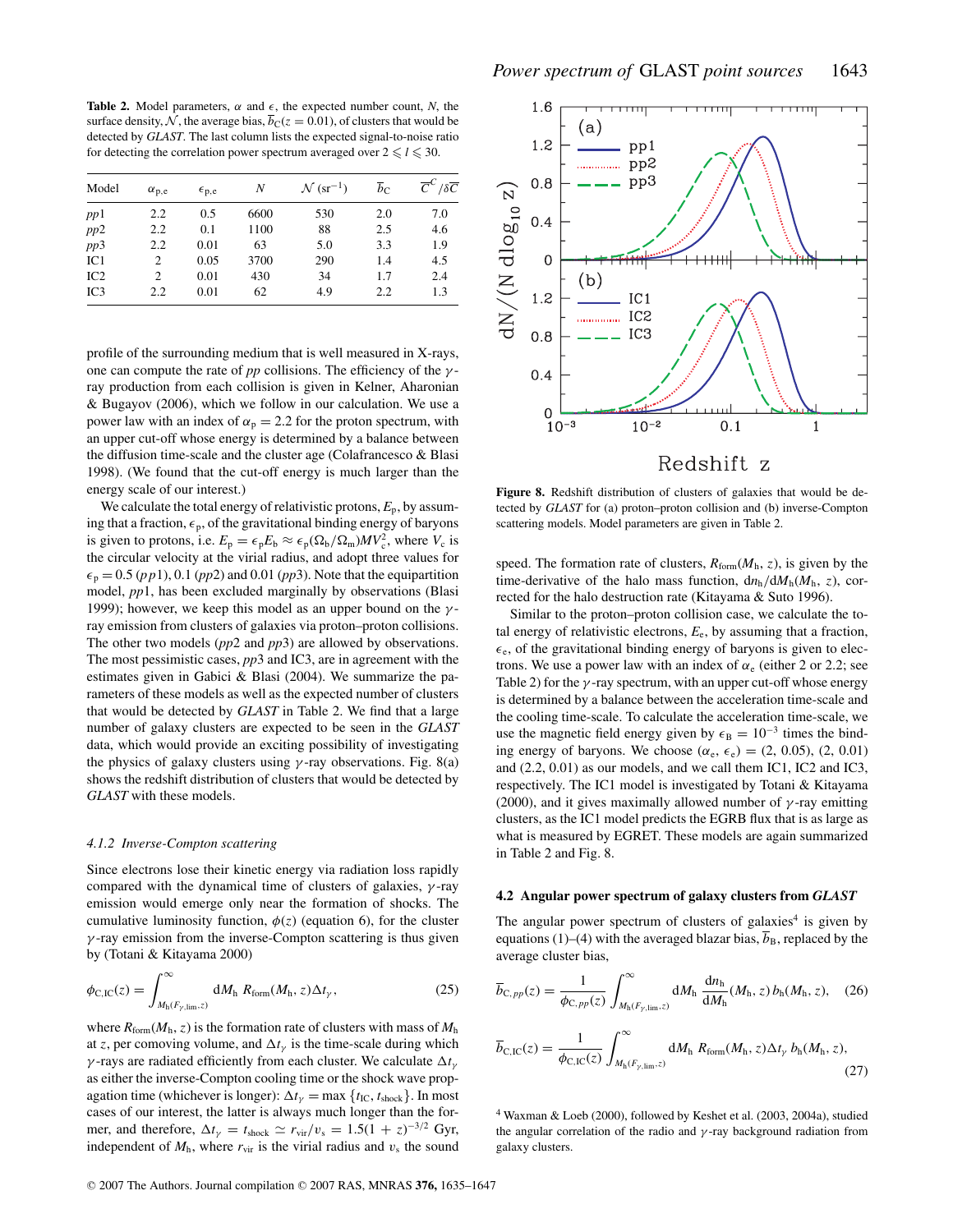

**Figure 9.** The same as Fig. 3 but for galaxy clusters. The left-hand panels show the proton–proton collision models (*pp*1, *pp*2, *pp*3), while the right-hand panels show the inverse-Compton models (IC1, IC2, IC3) (see Table 2 for the model parameters).

for the proton–proton collision model and the inverse-Compton model, respectively.

Fig. 9 shows the angular power spectrum of these  $\gamma$ -ray clusters with the binned error boxes ( $\Delta l = 0.5l$ ) as well as the shot noise term for (a)–(c) proton–proton collision and (d)–(f) inverse-Compton models. The correlation is quite significant particularly for optimistic models predicting large number of  $\gamma$ -ray emitting clusters being detected by *GLAST*, i.e. *pp*1 and IC1. The last column of Table 2 shows the signal-to-noise ratio for the power spectrum averaged over  $2 \le l \le 30$ ,  $\overline{C}/\delta\overline{C}$ . We find that the signalto-noise ratio exceeds unity for all the models that we have considered: the minimum is  $\overline{C}/\delta\overline{C} = 1.3$  for IC3, and the maximum is 7.0 for *pp*1, despite the fact that only small number of clusters are expected to be seen in the *GLAST* data. This is because clusters of galaxies are formed in the high-density peaks and thus are highly biased. The sixth column of Table 2 shows the average bias factors of clusters at  $z = 0.01$ .

# **5 DISCUSSION**

#### **5.1 Admixture of blazars and galaxy clusters**

While follow-up programs should reveal the identity of the *GLAST*  $\gamma$ -ray sources and also some of the galaxy clusters might appear as extended sources, at a very early stage of *GLAST* observational campaign, all the point sources should more generally be considered to be mixed of various emitters. Here, we consider two-population case, blazars and galaxy clusters. Our purpose in this section is to investigate whether it is possible to distinguish the blazar component from that of clusters by the angular clustering, even before the follow-ups.

When there are more than one species of sources on the sky, one should also consider cross-correlation between different species. When there are blazars and galaxy clusters in the  $\gamma$ -ray sky, the angular power spectrum is given by

$$
C_l = C_{l,B} + C_{l,C} + 2C_{l,BC},
$$
\n(28)

where  $C_{l,B}$  and  $C_{l,C}$  are the spectra from blazars (Section 2) and clusters (Section 4), respectively. The surface number density of sources in this case is instead given by the sum of the two species,  $\mathcal{N} = \mathcal{N}_{\rm B} + \mathcal{N}_{\rm C}$ . The last term,  $C_{l, \rm BC}$ , represents the cross-correlation between blazars and galaxy clusters, and is given by

$$
C_{l,BC} = 2\pi \int_{-1}^{1} d\cos\theta \ P_l(\cos\theta) w_{BC}(\theta), \qquad (29)
$$

$$
\mathcal{N}^2 w_{BC}(\theta) = \int_0^{z_{max}} dz \frac{d^2 V}{dz d\Omega} \chi(z)^2 \phi_B(z) \phi_C(z) \overline{b}_B(z) \overline{b}_C(z)
$$

$$
\times \int_{-\infty}^{\infty} du \xi_{lin}(\sqrt{u^2 + \chi(z)^2 \theta^2}, z), \tag{30}
$$

where  $\phi_B(z)$  (equation 6) and  $\phi_C(z)$  (equations 24 or 25) as well as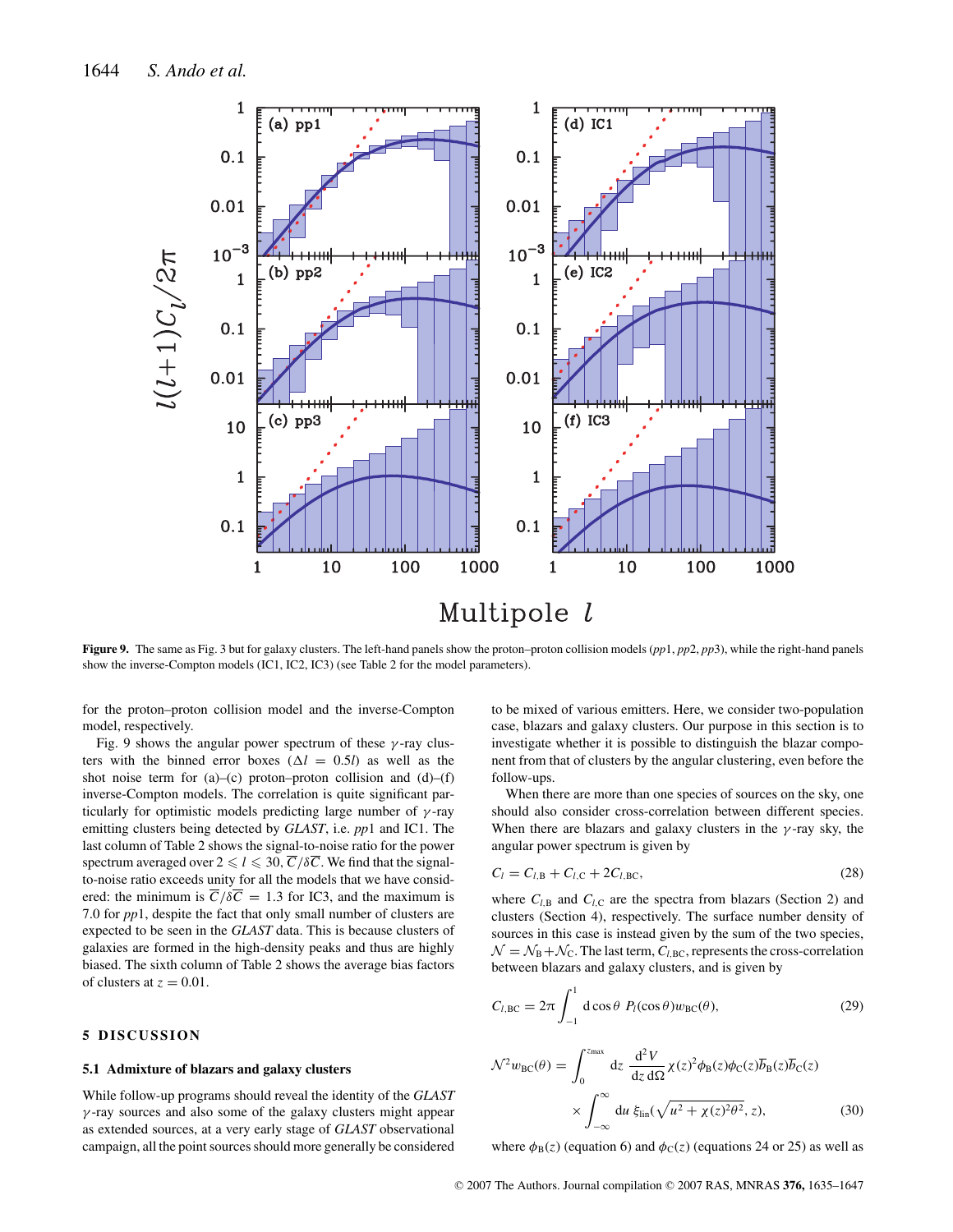

**Figure 10.** Angular power spectrum of blazars for the LDDE1 model with  $\overline{b}_B = 3$  (dotted), clusters of galaxies (dashed) and cross-correlation between blazars and clusters (dot-dashed). The thick solid curves show the total signal,  $C_l^C = C_{l,B}^C + C_{l,C}^C + 2C_{l,BC}$ , while the boxes show the binned errors ( $\Delta l = 0.5l$ ). The left-hand panels show the proton–proton collision models (*pp*1, *pp*2, *pp*3), while the right-hand panels show the inverse-Compton models (IC1, IC2, IC3) (see Table 2 for the model parameters).

 $\overline{b}_B(z)$  (equation 5) and  $\overline{b}_C(z)$  (equations 26 or 27) have been given in the previous sections.

Fig. 10 shows the angular power spectrum of *GLAST* point sources, including blazars (LDDE1 and  $\overline{b}_B = 3$ ) and galaxy clusters for various models. If the average blazar bias is as large as 3, the power spectrum from blazars almost always dominates the signal, especially at low *l*. An interesting feature in Fig. 10 is that the shape of blazar power spectrum and cluster spectrum is quite distinct: the cluster spectrum falling towards low multipoles more rapidly than the blazar spectrum (i.e. the cluster spectrum rising towards high multipoles more rapidly than the blazar spectrum). Therefore, when the blazar signal dominates (*pp*3 and IC3 in Fig. 10), one would see a shallower power spectrum, while when the cluster signal dominates (*pp*1 and IC1), one would see a steeper power spectrum at  $l \lesssim$ 30. This feature may help us identify the dominant source of clustering seen by *GLAST*. We do not know which point sources *GLAST* would detect, blazars or clusters, until the follow-up observations are carried out; however, the angular power spectrum may provide us with useful information regarding the dominant species.

#### **5.2 Identifying** *GLAST* **point sources with radio survey**

The Faint Images of the Radio Sky at Twenty Centimeters (FIRST) survey (Becker, White & Helfand 1995) has detected ∼811 k radio sources over 9033 square deg<sup>2</sup>, or ∼90 sources per square degree, with the source detection threshold of 1 mJy at  $1.4$  GHz.<sup>5</sup> Since many of the *GLAST* point sources will be within the FIRST field of view, the FIRST survey will provide us with valuable information regarding identification of the point sources that would be detected by *GLAST*.

How bright are blazars and galaxy clusters in radio? The EGRET blazar catalogue was constructed such that the EGRET sources are also detected in radio. The correlation between radio and  $\gamma$ -ray luminosities of blazars is not yet well understood, and there is a considerable dispersion (Mücke et al. 1997). However, the standard synchrotron self-Compton model of blazars predicts that there should be some correlation. Narumoto & Totani (2006) assumed a proportional relation between mean radio luminosity, *L*r, and  $L<sub>y</sub>$ , with a dispersion obeying to the lognormal distribution, and found that mean relation of  $L_r = 10^{-3.23} L_\gamma$  and dispersion  $\sigma$ [log ( $L_r/L_\gamma$ )] = 0.49 fitted the observed data well. Using this relation and assuming that the spectral index in radio is given by  $\alpha_r = 1.0$  (because the radio emission is due to synchrotron radiation), we find that the flux in radio that corresponds to the limiting flux for the point sources that can be detected by *GLAST* in  $\gamma$ -rays is given by  $F_{\rm r, GLAST,lim} = (1+z)^{2-\alpha_{\rm r}} (10^{-3.23} L_{\gamma})/(4\pi d_{\rm L}^2)$  =  $10^{-3.23}(1+z)^{\alpha_{\gamma}-\alpha_{\rm r}}(\alpha_{\gamma}-1)E_{\rm min}F_{\gamma,\rm lim}$ , where we have used equation (15). We thus find  $F_{r, GLAST,lim} \sim 10$  mJy, which is an order

<sup>5</sup> http://sundog.stsci.edu/first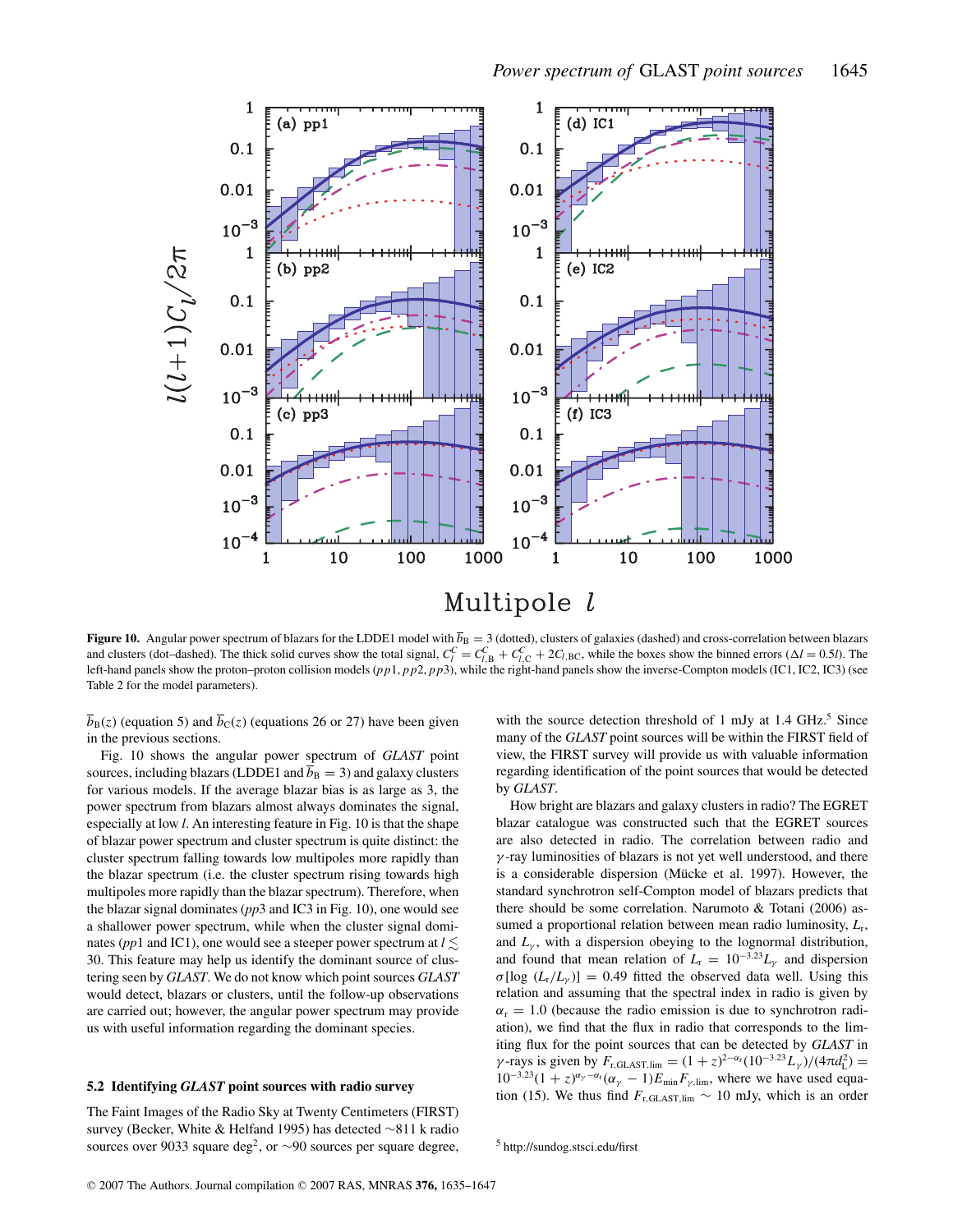of magnitude brighter than the limiting flux for the point sources detected by the FIRST survey.<sup>6</sup> Therefore, we expect the radio counterparts for the *GLAST* blazars to be found in the existing FIRST point-source catalogue (if they are within the FIRST field of view), although some sources which deviate from the  $L_r - L_\nu$  relation above may be missed.

The radio emission from galaxy clusters is also likely from synchrotron radiation. For the inverse-Compton scenario, one can estimate the luminosity in radio from a ratio of the CMB and magnetic field energy density, in which case the radio luminosity from galaxy clusters is much smaller than that expected from blazars having the same  $\gamma$ -ray luminosity (Totani & Kitayama 2000). For the proton– proton collision scenario, they would be even dimmer in radio; otherwise they should also be detectable by  $\gamma$ -rays due to the electron inverse-Compton scattering. Therefore, unlike blazars, galaxy clusters would not be identifiable with the FIRST survey, which makes the FIRST survey a good diagnosis tool for the identification of the *GLAST* point sources.

## **5.3 Measuring blazar anisotropy with** *GLAST*

Based upon the results that we have obtained so far, we here show one example strategy for the point-source survey and identification of blazars that would be carried out by *GLAST*.

(i) *Source detection.* After its launch, *GLAST* will start detecting γ -ray sources from all the directions on the sky. Some of them would be extended sources (such as nearby galaxy clusters), and some would be highly variable (such as  $\gamma$ -ray bursts). These sources should be removed.

(ii) *Removing galaxy clusters.* As blazars are also bright in radio but galaxy clusters are not, one may remove galaxy clusters from the *GLAST* data using the source catalogue from the FIRST survey (Section 5.2).

(iii) *Updating GLF and further cut.* With the *GLAST* source catalogue from (ii), which would consist mostly of blazars, one may update the GLF of blazars by extending it down to fainter sources than those that EGRET has detected. At this point, we probably gain some insight as to which GLF model fits the data better, LDDE1 or LDDE2, or whether or not we need a different GLF model. If LDDE1 is indeed confirmed, then one needs other populations of sources in order to explain the bulk of EGRB.

(iv) *Analysis of angular power spectrum.* Measure the angular power spectrum of the sources that have survived the cuts in (i) and (ii). Since we have currently several models which predict a variety of the blazar bias, from 0.4 to 4 (Section 3.2), the power spectrum measured at  $l \lesssim 30$  should provide us with useful information regarding the blazar bias. While we would expect the contribution from galaxy clusters is minimal in this catalogue owing to the cuts in (i) and (ii), the shape of the power spectrum would also provide useful (albeit indirect) confirmation that the bulk of the sources in the catalogue are blazars. The blazar bias measured from *GLAST*, or an upper limit on the bias, would be the first direct measurement of the bias of blazars, which would shed light on the formation process of blazars and their link to the quasars detected in the optical and the AGNs detected in X-rays.

(v) *Completion of follow-ups: beginning of precision study.* When the source identification with direct follow-up observations is complete, one should revisit the blazar source catalogue, establish

<sup>6</sup> The luminosities at 1.4 and 2.7 GHz are the same, as we adopt  $\alpha_r = 1$ .

the GLF of blazars more firmly and re-analyse the angular power spectrum. At this point, it would also be possible to obtain the 3D power spectrum, as opposed to the angular spectrum, using the redshift information from follow-up observations. This would be very powerful in constraining the formation and evolution of blazars, as one can constrain the evolution of blazar bias as a function of redshift, provided that enough number of blazars are detected by *GLAST*.

#### **6 CONCLUSIONS**

In this paper, we have calculated the angular power spectrum of blazars and galaxy clusters that would be detected by *GLAST*. We have shown that *GLAST* can detect the spatial clustering of blazars if the average bias of blazars exceeds 1.2 and 0.5, for the canonical GLF model (LDDE1) that accounts for 25–50 per cent of the extragalactic  $\gamma$ -ray background (EGRB) and the extreme model (LDDE2) that accounts for all the EGRB, respectively (Narumoto & Totani 2006). While the blazar bias is not known with any precision, current observations seem to suggest, albeit indirectly, that it can take on any values between ∼0.4 and ∼4; thus, the *GLAST* data will provide us with the first, direct estimate of the bias of blazars which, in turn, would constrain the formation and evolution of blazars.

As for galaxy clusters, which are highly biased objects, we have found that the signal-to-noise ratio of the correlation exceeds unity for all the models we have considered (Table 2): proton–proton collisions followed by pion decay (Berezinsky et al. 1997; Colafrancesco & Blasi 1998), and inverse-Compton scattering of relativistic electrons off CMB (Loeb & Waxman 2000; Totani & Kitayama 2000; Waxman & Loeb 2000; Keshet et al. 2003; Miniati 2003; Keshet et al. 2004a).

We have shown that the angular power spectra of blazars and galaxy clusters are quite distinct at low multipoles,  $l \lesssim 30$ , the blazar spectrum being much shallower than the cluster one. This feature helps us identify the population dominating the angular power spectrum of the point sources that would be detected by *GLAST*.

Although the full follow-up observations would take a long time, a quick (but less accurate) identification of sources is possible with the existing FIRST survey data in radio at 1.4 GHz, as most of the blazars should also be bright enough to be seen in radio, while galaxy clusters should not. We have given an example strategy for using the angular power spectrum as a diagnosis tool for blazars in Section 5.3.

With an impressive number of blazars as well as galaxy clusters expected to be detected by *GLAST*, one should maximize the scientific outcome from the *GLAST* data by using as many tools as possible. The angular power spectrum (or angular correlation function) is easy to calculate from the point-source catalogue, and would give us invaluable information about the spatial clustering of blazars and high-energy activity in clusters of galaxies, which are poorly known at present.

# **ACKNOWLEDGMENTS**

SA and EK would like to thank Jennifer Carson for useful discussion; SA is also grateful to Andrew Benson and Marc Kamionkowski for comments. SA was supported by Sherman Fairchild Fellowship at Caltech. EK acknowledges support from an Alfred P. Sloan Foundation. TN and TT were supported by a Grant-in-Aid for the 21st Century COE 'Centre for Diversity and Universality in Physics'